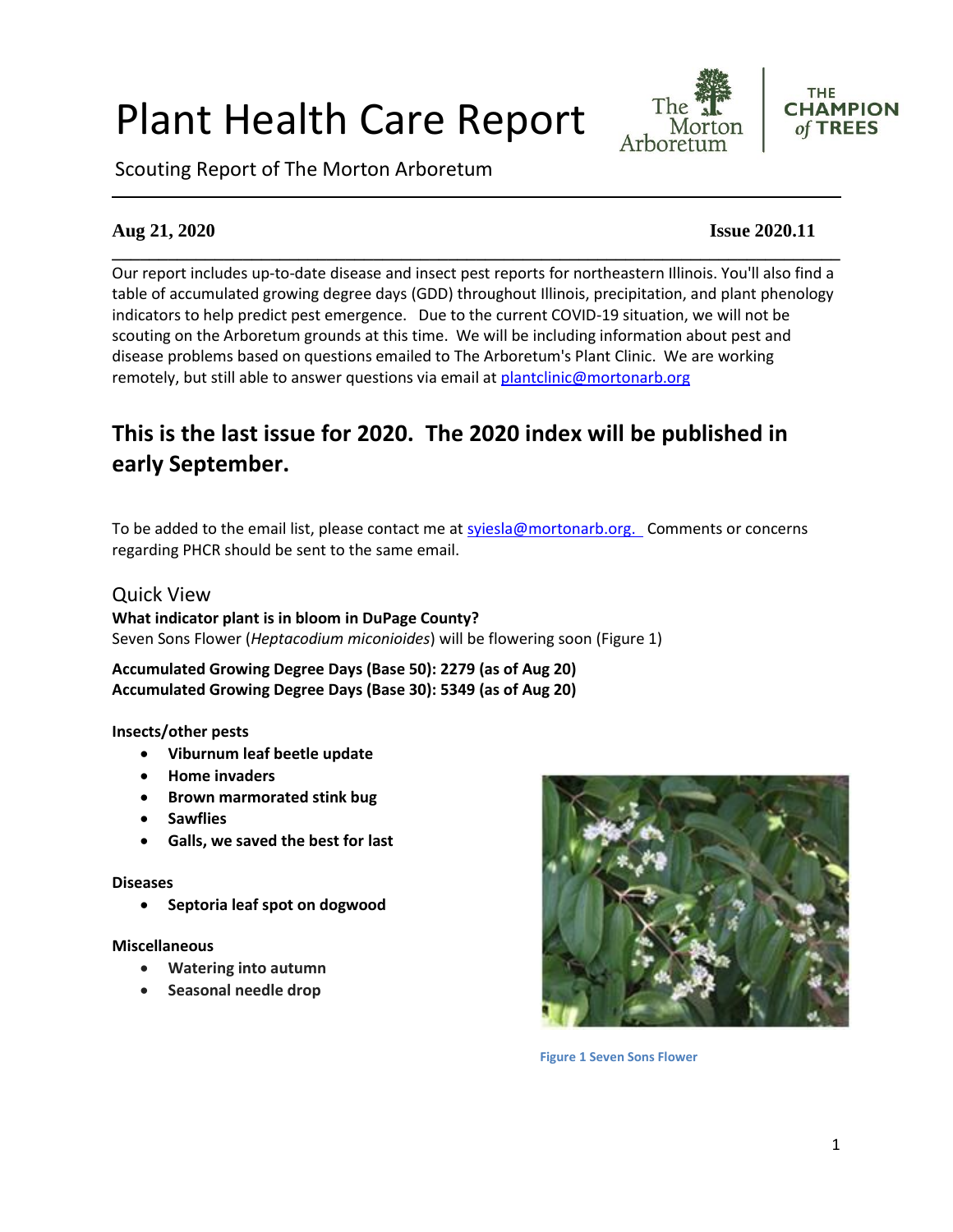#### **A special thanks in this oddest of seasons.**

I want to thank our regular scouts, as well as the many Plant Clinic volunteers who let me know what pests they were seeing in their neighborhoods. Writing the Plant Health Care Report in this pandemic year has been very challenging, and their help has been amazing.

And thanks to all of you who have continued to read the newsletter. Some of you emailed to say that you were still finding value in it and that it was nice to have something still go on as 'normal'. I am sure we missed a few pests, but hopefully none of the really bad ones that have been sitting on the horizon waiting to stop by.

#### Degree Days and Weather Information

We are once again offering Lisle readings right above the Arboretum readings. The spread between these two sites shows that temperatures can vary over a short distance, which means growing degree days can be quite variable as well.

As of Aug 20, we have 2279 base-50 growing degree days (GDD). The historical average (1937-2019) for this date is 2173 GDD<sub>50</sub>. Since January 1, we have had 28.63 inches of precipitation. Historical average (1937-2019) for precipitation Jan-Aug is 29.7 inches.

| Location                 | <b>B</b> <sub>50</sub> Growing Degree Days<br>Through Aug 20, 2020 |
|--------------------------|--------------------------------------------------------------------|
| Carbondale, IL*          | 2896                                                               |
| Champaign, IL*           | 2469                                                               |
| Glencoe*                 | 1857                                                               |
| Chicago Botanic Garden** | 2289                                                               |
| Chicago O'Hare*          | 2349                                                               |
| Kankakee, IL*            | 2299                                                               |
| Lisle, $IL^*$            | 2387                                                               |
| The Morton Arboretum     | 2279                                                               |
| Quincy, $IL^*$           | 2613                                                               |
| Rockford, IL*            | 2192                                                               |
| Springfield, IL*         | 2546                                                               |
| Waukegan, IL* (60087)    | 2070                                                               |
| Waukegan, IL* (60085)    | 2152                                                               |

\*We obtain most of our degree day information from the GDD Tracker from Michigan State University web site. For additional locations and daily degree days, go t[o http://www.gddtracker.net/](http://www.gddtracker.net/)

\*\*Thank you to Chris Henning, Chicago Botanic Garden, for supplying us with this information.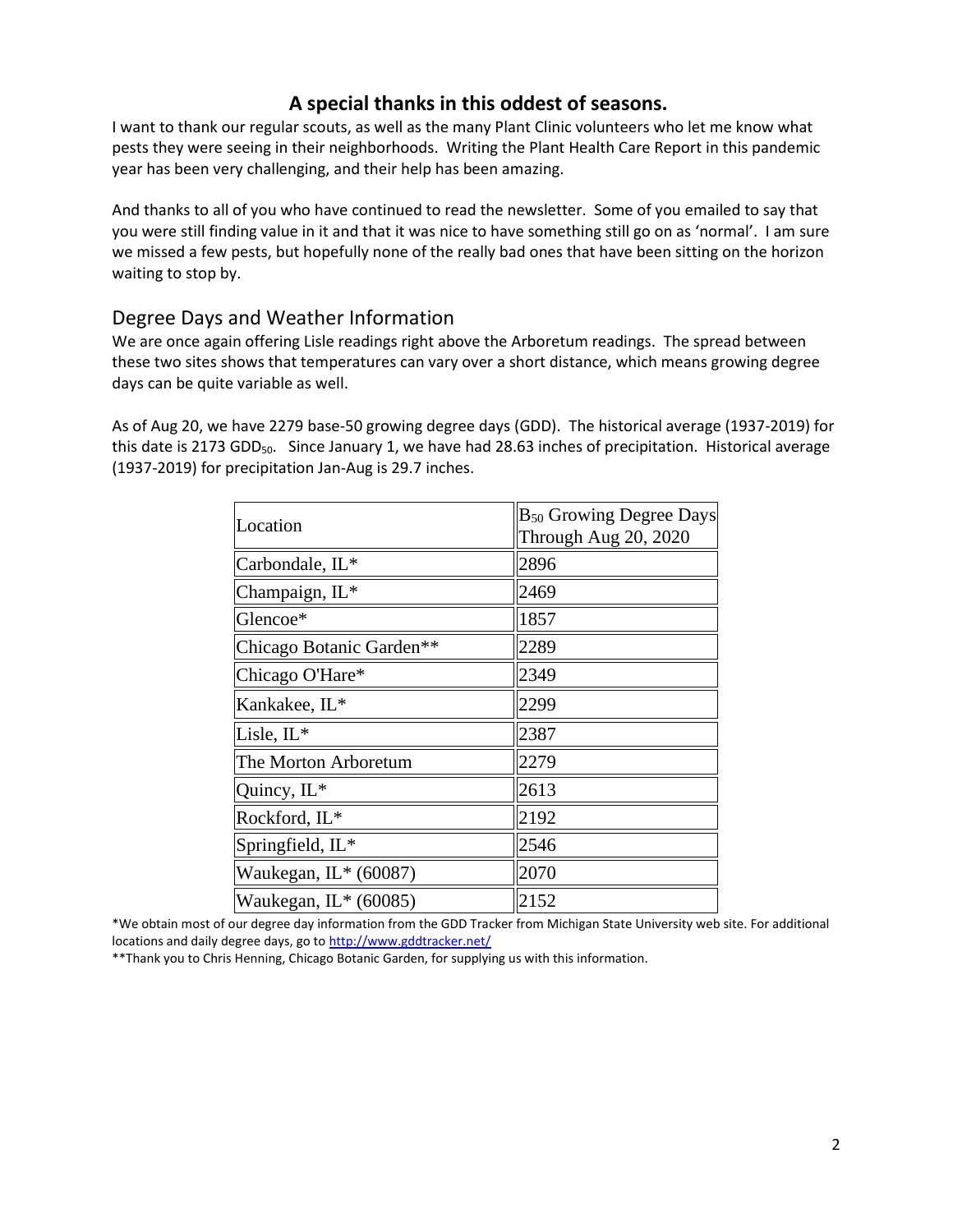#### **How serious is it?**

This year, articles will continue to be marked to indicate the severity of the problem. Problems that can definitely compromise the health of the plant will be marked "serious".Problems that have the potential to be serious and which may warrant chemical control measures will be marked "potentially serious". Problems that are seldom serious enough for pesticide treatment will be marked "minor". Articles that discuss a problem that is seen now, but would be treated with a pesticide at a later date, will be marked "treat later". Since we will cover weeds from time to time, we'll make some categories for them as well. "Aggressive" will be used for weeds that spread quickly and become a problem and "dangerous" for weeds that might pose a risk to humans.

#### **Pest Updates: Insects**

#### **Viburnum leaf beetle update (serious)**

Viburnum leaf beetle egg-laying sites are now visible. The eggs will hatch into larvae next<br>spring. Viburnum leaf beetles lay their eggs in<br>the <u>tips</u> of viburnum twigs (usually on the<br>underside of the twig). If we clip th spring. Viburnum leaf beetles lay their eggs in the tips of viburnum twigs (usually on the underside of the twig). If we clip those twigs off in fall and winter and destroy them, we can minimize populations for next spring. The egglaying damage usually occurs in rows. The eggs are laid in holes chewed by the adult. The holes are then covered by a cap of chewed bark (fig. 2). These caps are fairly easy to see as they are a different color than the stem, but they will be SMALL since they are out at the very tips of the stems.



**Figure 2 Egg-laying sites**

While the thought of cutting out egg-infested twigs may not be appealing, getting rid of an insect at the egg stage can be very effective. Food for thought: the fewer that hatch, the fewer we have to try to kill next spring and the less damage we will see on our viburnums. You might say "But I have 20 arrowwood viburnums on my property!" More food for thought: we should probably stop planting 20 of anything. With all the pests on the horizon, it pays to diversify as we install new plants. Even with a number of shrubs, we can still reduce the population for next season. The eggs are there now. That gives us the next 7 months to find and destroy those twigs. Several Plant Clinic volunteers who clipped twig tips last fall and winter reported few to no beetles this past spring. So, this does work!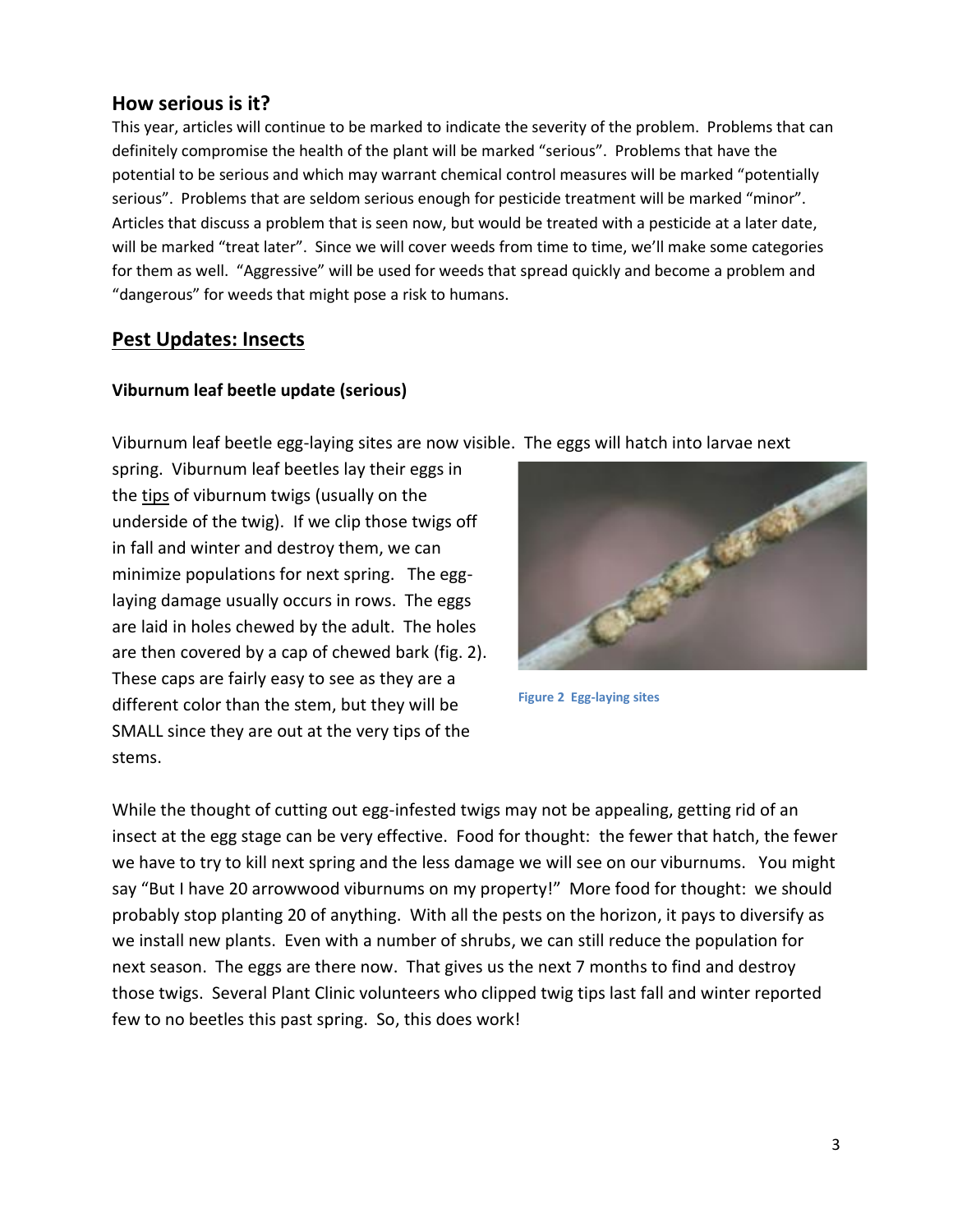#### **Home invaders (minor)**

This is our last full issue for the season, so let's take a moment to look at some problems that might arise in fall. When the weather turns cold, some pests will become home invaders. Boxelder bugs (*Boisea trivittata*) are usually the number one complaint for home invaders (although the brown marmorated stink bug, see article below, is vying for the title). The Plant Clinic has not yet received any reports of this nuisance pest, but it is almost certain to show up as the weather cools down. These insects feed on sap of seeds, flowers, and leaves of boxelders (*Acer negundo*). Their feeding causes little damage to the tree. They are considered to be a nuisance when large numbers of them appear in homes, especially in fall and spring. Nymphs are bright red when they first hatch, developing black wing pads over time. Adults are about ½ inch long, have three red or orange



**Figure 3 Boxelder bugs; nymph (upper) and adult (lower)**

lines in back of their heads, and have black wings with red lines, and a red abdomen (fig. 3). Boxelder bugs overwinter as adults in protected sites. Since they consider your house to be a protected site, if you have cracks in your foundation or around your windows, they will enter your house through those cracks in fall. They do no harm in the house but are very annoying.

While boxelder bugs show up like clockwork every year, some home invaders are occasional guests. These include the multi-colored Asian lady beetle, the leaf-footed beetle and squash bugs. The multi-colored Asian lady beetles are beneficial insects that eat pests like aphids. In fall, they can become an annoyance when they enter the home, sometimes in large numbers. They are not only annoying, they can bite! They can be yellow, red or orange in color and may have no spots or as many as 19. The front of the body is cream-colored with a black 'M' (perhaps a monogram for 'multi-colored'?). Go to

<http://bugguide.net/index.php?q=search&keys=Harmonia&search=Search> for photos.

Leaf-footed bugs and squash bugs often enter homes one at a time and so are easy to manage. Go t[o http://bugguide.net/node/view/16073/bgimage](http://bugguide.net/node/view/16073/bgimage) and <http://bugguide.net/index.php?q=search&keys=squash+bug&search=Search>

**Management:** Do not use insecticides inside the home. Caulk around doors and windows to minimize entry by the insects. Keep screens in good repair. Insects that do enter the home can be removed with a vacuum or manually. Do not crush boxelder bugs or ladybugs as they can leave a stain. The leaf-footed bug is related to stink bugs and will make a stink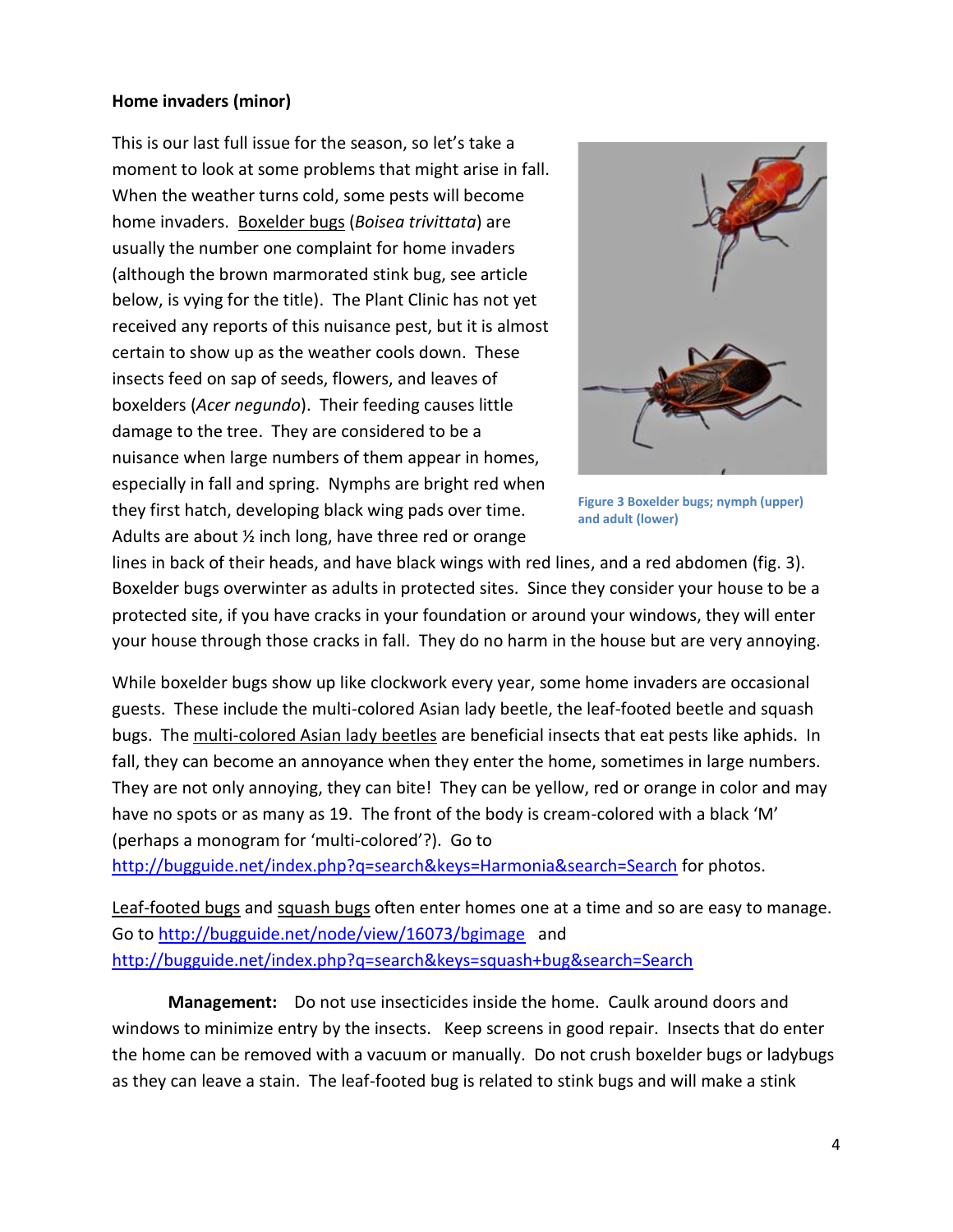when handled. Squash bugs can make a stink and a stain when crushed. If boxelder bugs are accumulating on the outside of the house, they can be doused with soapy water.

### Good website: [http://www.mortonarb.org/trees-plants/tree-and-plant-advice/help](http://www.mortonarb.org/trees-plants/tree-and-plant-advice/help-pests/boxelder-bugs)[pests/boxelder-bugs](http://www.mortonarb.org/trees-plants/tree-and-plant-advice/help-pests/boxelder-bugs)

#### **Brown marmorated stink bug (minor indoors, potentially serious outdoors)**

Speaking of home invaders: brown marmorated stink bugs (BMSB) are showing up more often now in the Chicago area. These insects overwinter in houses and become active again in spring. BMSB will feed on a variety of hosts including many fruit, vegetable and field crops, reducing yield on those crops. They have become a serious pest on crops in some states. There are other insects that resemble the BMSB, so check the websites listed below to see more pictures of this insect. The insect is similar in shape to other stink bugs (a somewhat 'shield-shaped' body), but the edge of the body has alternating black and white bands. The antennae will have light-colored bands on them. Overall, the body has a mottled appearance (fig. 4). When the



**Figure 4 Adult brown marmorated stink bug**

weather cools off, adults will look to overwinter in homes, much like boxelder bugs.

**Management:** Managing this pest in the home is similar to managing boxelder bugs in the home. Caulk cracks, and keep screens in good repair. Physically remove the insects in the home with a vacuum cleaner. These are stink bugs, and they do create a stink when threatened so removal by hand could be tricky. After removal by vacuum, the vacuum cleaner may have a smell for a while. They can be knocked into a bucket of soapy water and left to drown.

Good websites with photos for identification: <http://njaes.rutgers.edu/stinkbug/identify.asp> <http://www.stopbmsb.org/stink-bug-basics/look-alike-insects/>

#### **Sawflies (minor to potentially serious)**

This has been a relatively quiet year for this pest. In the last couple of years, we saw a wide range of sawfly species on a wide range of plants. Sawflies are a large group of insects (literally hundreds of species).

These insects can be confusing. As adults, they often have a fly-like or wasp-like appearance and may go unnoticed. As larvae, they look like caterpillars but are not true caterpillars (this means that *Bacillus thuringiensis* var. *kurstaki* will NOT kill them). Sawfly larvae and caterpillars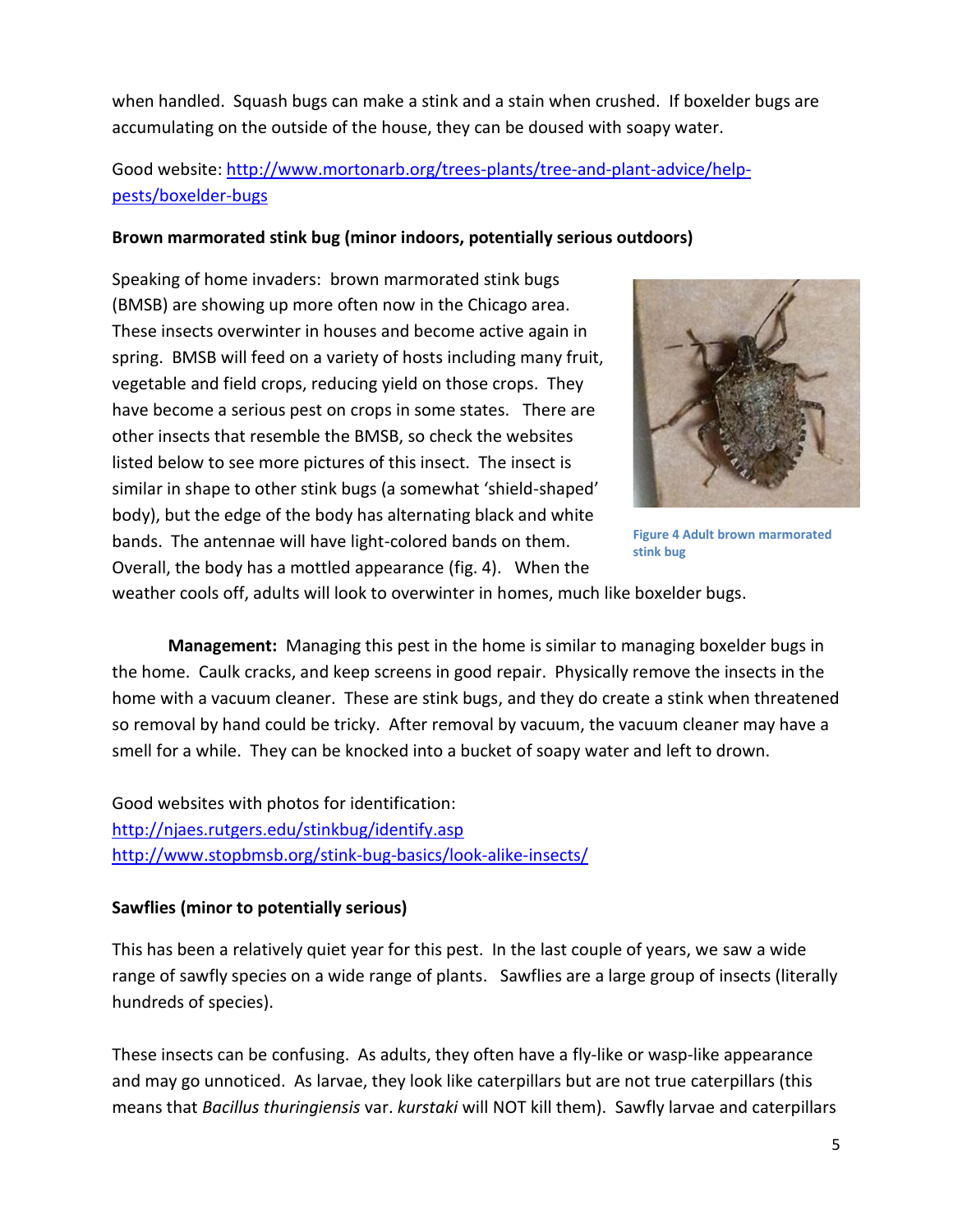do differ from one another. While each will have three pair of tiny legs near the head end of the body, they differ in the number of prolegs at the far end. Prolegs are outgrowths in the abdomen that the insect uses like legs. Caterpillars have five or fewer pair, while sawfly larvae have six or more pair. So, to be sure who you have, you'll need to get close and count those prolegs. Caterpillars have hooks, called crochets, on the bottom of their prolegs, so they can hold on tight. Sawfly larvae lack these hooks and can easily be dislodged from their host, so hitting them with a stream of water from the garden hose often gets rid of them. Sawfly larvae vary in color by species. Some are very colorful, while others are not. Some may be identified by spots, spines or other marks.

Sawfly larvae eat foliage, and the severity of their damage depends on the host, the size of the population and general health of the plant. High populations of sawfly can do a lot of damage and will add some stress to the host's life, but generally won't kill the host. Repeated defoliation year after year can lead to decline. Deciduous hosts can often tolerate more damage than evergreen hosts, and healthy plants can tolerate more defoliation than weak plants. We have not had many reports on heavy populations, but we do have one report of the dogwood sawfly in large numbers causing heavy defoliation on a dogwood.

**Management:** Because sawfly larvae don't have hooks on the prolegs, they can't hold on tight. That makes them easy to wash off with the garden hose or to pick by hand.

Good websites: <https://www.extension.umn.edu/garden/insects/find/sawflies/> <https://bugguide.net/index.php?q=search&keys=dogwood+sawfly&search=Search>

#### **Galls, we saved the best for last (minor)**

We have seen a lot of galls this summer, and most of them are the ones we see year after year. This year, one of my favorites has shown up in the Plant Clinic email. It is the oak lobed gall (sometimes called the pine cone oak gall). It shows up on oaks and looks a bit like a pine cone (fig. 5). It is often 2 to 3 inches across and goes through some interesting color changes (pinks, reds and browns). This gall is caused by a wasp, *Andricus quercusstrobilanus* (a cool name for a cool gall). The gall is composed of several



**Figure 5 Oak lobed gall**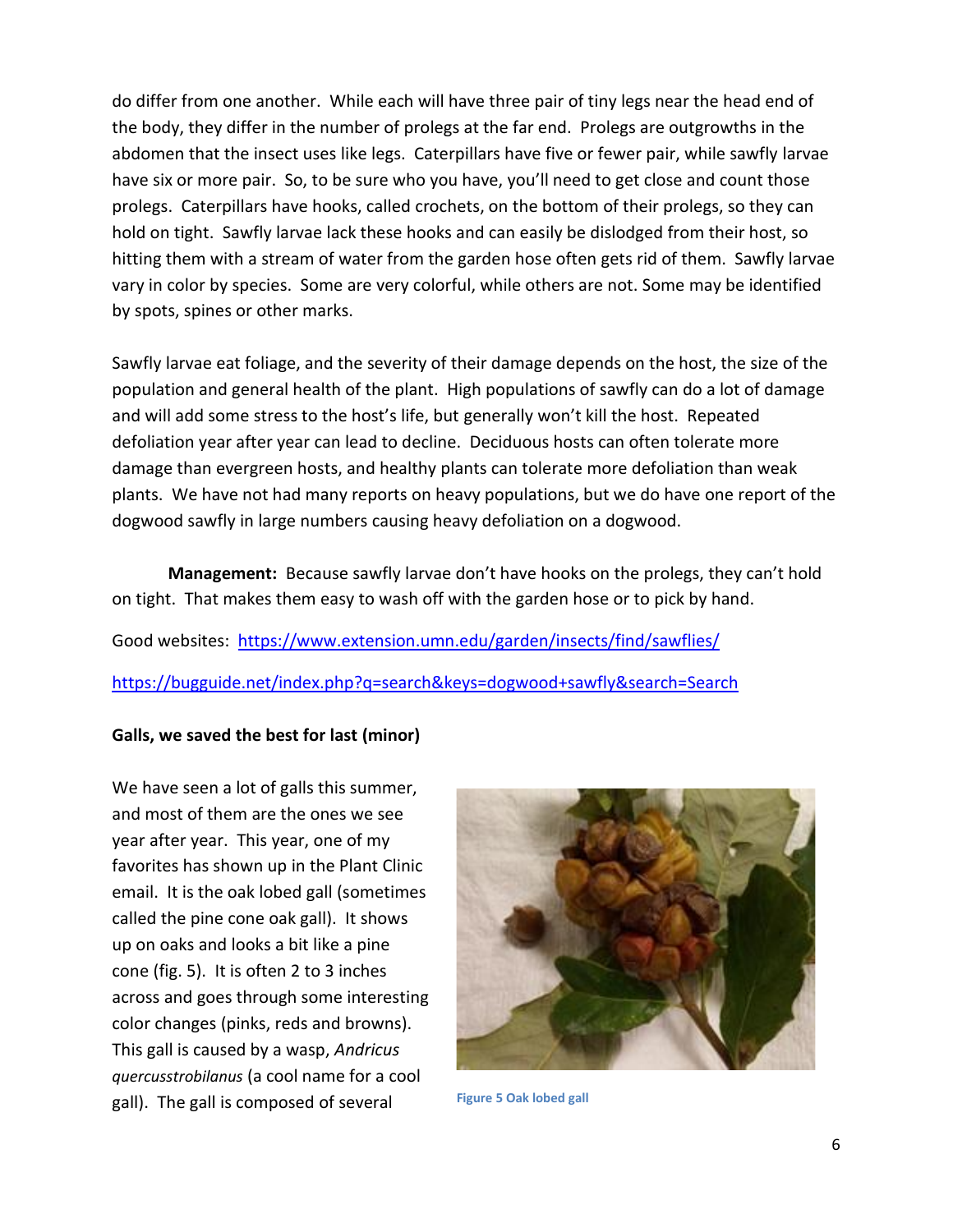wedge-shaped sections.

Another cool gall, new to me, was reported by one of our scouts and one of our Plant Clinic volunteers. It was found on two different species of *Rudbeckia*. The gall produced an amazing distortion of parts of the flowering head, in one case, to the point of rendering the flower nearly unrecognizable (figs. 6 and 7). It is caused by a midge, *Asphondylia rudbeckiaeconspicua.* Good websites:

<https://bugguide.net/node/view/569331/bgimage> <https://bugguide.net/node/view/225386>



**Figure 6 Gall on Rudbeckia (photo: L. Miranda)**



**Figure 7 Gall on Rudbeckia (photo: J. Lamb)**

#### **Pest Updates: Disease**

#### *Septoria* **leaf spot on dogwood (minor)**

Every year, about this time, *Septoria* leaf spot shows up on dogwood. The spots are present only on leaves. They have purple brown margins with pale centers (fig. 8), about 1/8 of an inch in diameter, and limited by veins. The spots get larger and more numerous as the growing season progresses, but the disease is actually of little consequence to the plant.

**Management:** Sanitary measures, such as collecting and discarding infected leaves as soon as they become apparent, should help reduce spread to new leaves and plants



**Figure 8 Septoria leaf spot on dogwood**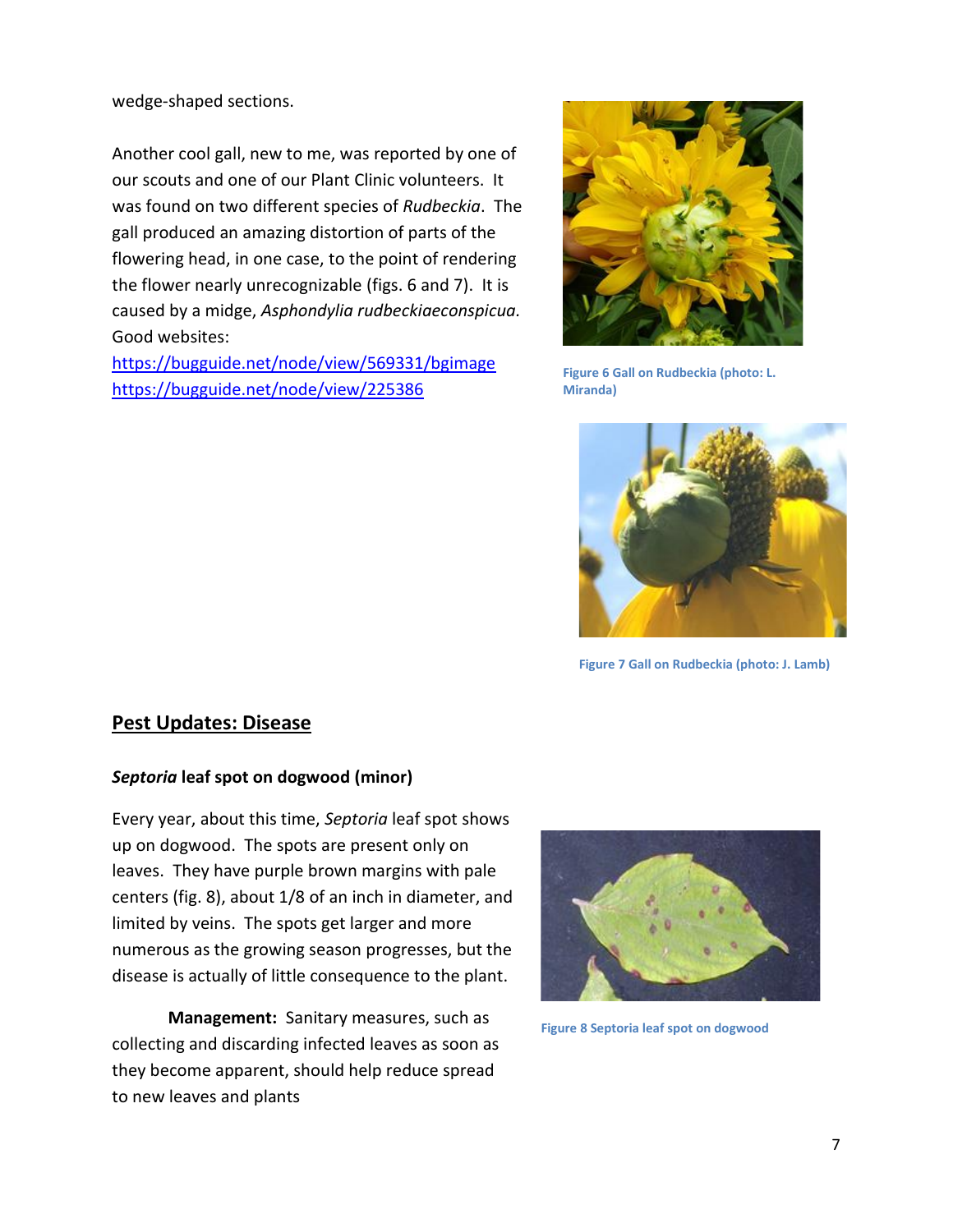#### **Miscellaneous**

#### **Watering into autumn**

This has been another difficult year for watering. In May we had an over-abundance of rain. Then the tap turned off completely for many of us. June was very dry. July came roaring in with extreme heat and inadequate rainfall in many areas. As autumn comes on and the temperatures cool (we hope), there is often the assumption that the growing season is over and we can put the garden hose away. That really is not the case, even in a 'normal' year.

Should we be watering now? Because the rain has been so inconsistent, we really need to go out and observe the soil in our own yard. About a week ago, I had an inch and a half or rain that came over a period of hours. That is good, but this time not good enough. I am seeing deep cracks in the soil. So, one good rain does not get us off the hook. If the soil is dry, we should be watering, even if the soils were previously saturated. Watering is all about what the plant needs now.

With autumn, we will start to see plants go dormant, and perennials will even start to die back. The root systems of all plants are still quite active, and watering will help to keep them in good health. You can continue to water until the soil freezes. Pay special attention to evergreens. Since they retain their needles year-round, they can continue to lose water through those needles. Make sure that all evergreens go into winter fully hydrated. If you are planting bulbs like tulips or daffodils, they will also need to be watered. When bulbs are planted, they need to grow a root system in the fall. That can be difficult to do if the soil is too dry.

Other areas that would need special attention are newly seeded or sodded lawns and any newly planted trees, shrubs or perennials. All these plants will need a good supply of water to help them become established. Newly planted trees and shrubs do not need to be watered every day. That is good for puppies, but not for trees. Water as needed. Check the soil to see how dry it is. Remember that on a newly planted tree there will be a limited root ball. Apply the water to the root ball area.

We need to modify our watering practices based on the rainfall we get this autumn. Consider purchasing a rain gauge for your yard so you can accurately determine how much rain you are receiving. Storms can be deceiving. A heavy storm may give the impression that a lot of rain fell, but a rain gauge will let you know how much rain really fell. Ideally for most established plants we want to deliver an inch of water per week. If the rain provides half an inch, we need to provide the other half. Try to do the watering all at once so we get a nice deep watering. Sprinkling a little bit everyday does not give the plant the water it needs, and it promotes fungal diseases, not to mention what it does for your water bill.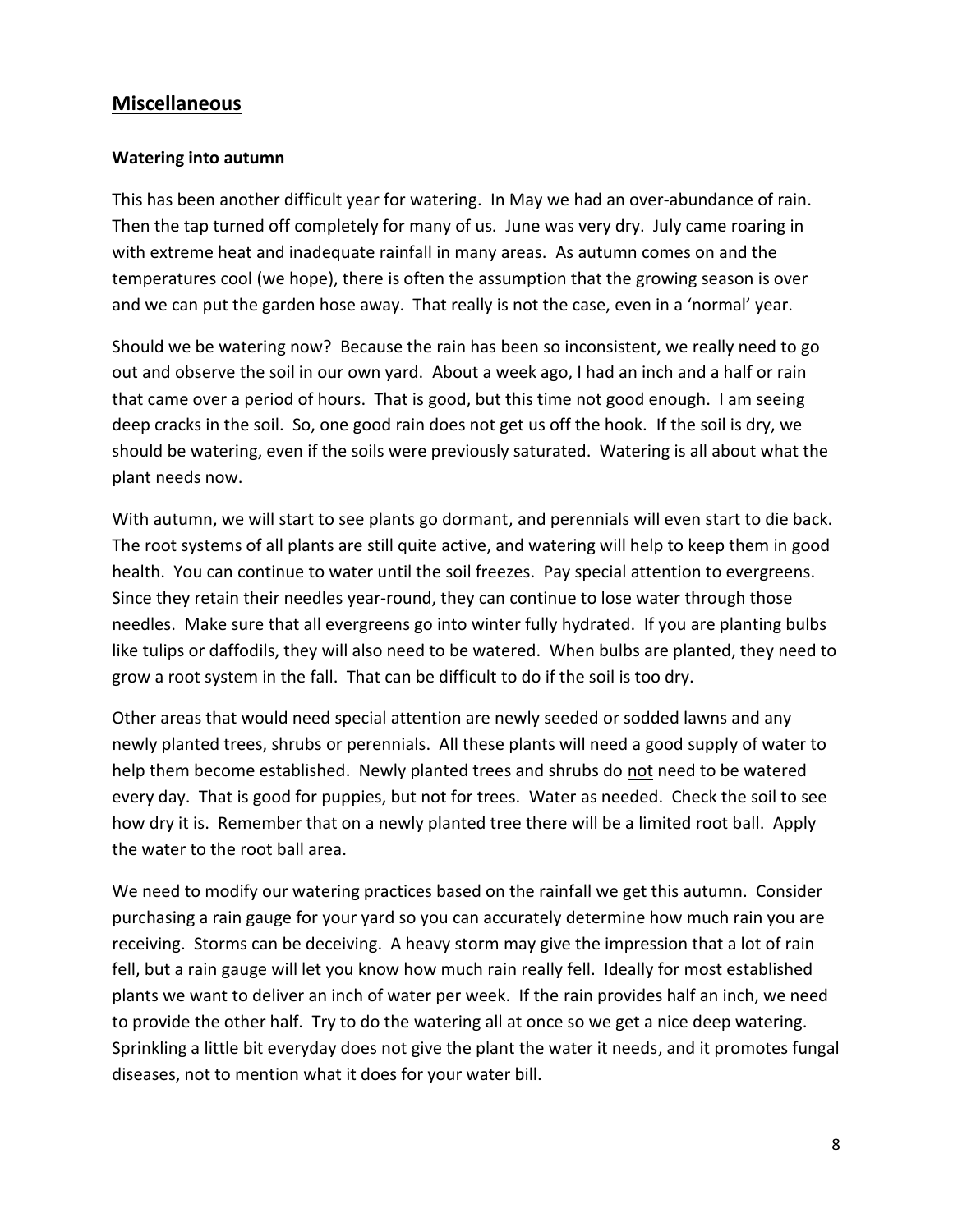#### **Seasonal needle drop**

Another phenomenon of fall is heading our way: seasonal needle drop (also known as normal needle drop). In autumn, many evergreens will drop older needles. This is a normal process. Needles on an evergreen live for a limited number of years. At the end of their lives, these needles will turn yellow or brown and eventually fall off. On some evergreens, such as white pine or arborvitae, this process can be very dramatic, making the evergreen look like it is dying. To determine if



**Figure 9 Seasonal needle drop on white pine**

your tree has a disease or is going through normal needle drop, check the location of the yellow or brown needles. Trees going through normal needle drop will have a fairly uniform brown or yellow appearance in the *interior* (fig. 9) of the tree since this is where the oldest needles are located. After a few weeks these needles will fall off, leaving the tree looking normal and healthy. Trees with a disease may have brown needles in various areas of the tree, depending on the disease, but the appearance will not be as uniform as that of needle drop. Diseased needles may eventually fall off, but the tree won't look healthy.

Good website:

[http://www.mortonarb.org/trees-plants/tree-and-plant-advice/horticulture-care/seasonal](http://www.mortonarb.org/trees-plants/tree-and-plant-advice/horticulture-care/seasonal-needle-drop)[needle-drop](http://www.mortonarb.org/trees-plants/tree-and-plant-advice/horticulture-care/seasonal-needle-drop)



*[Bartlett Tree Experts, Presenting Sponsor of the Plant Clinic.](http://www.bartlett.com/)*

The Plant Health Care Report is prepared by Sharon Yiesla, M.S., Plant Knowledge Specialist and edited by Fredric Miller, Ph.D., Research Entomologist at The Morton Arboretum and Professor at Joliet Junior College; Julie Janoski, Plant Clinic Manager, and Carol Belshaw, Arboretum Volunteer. The information